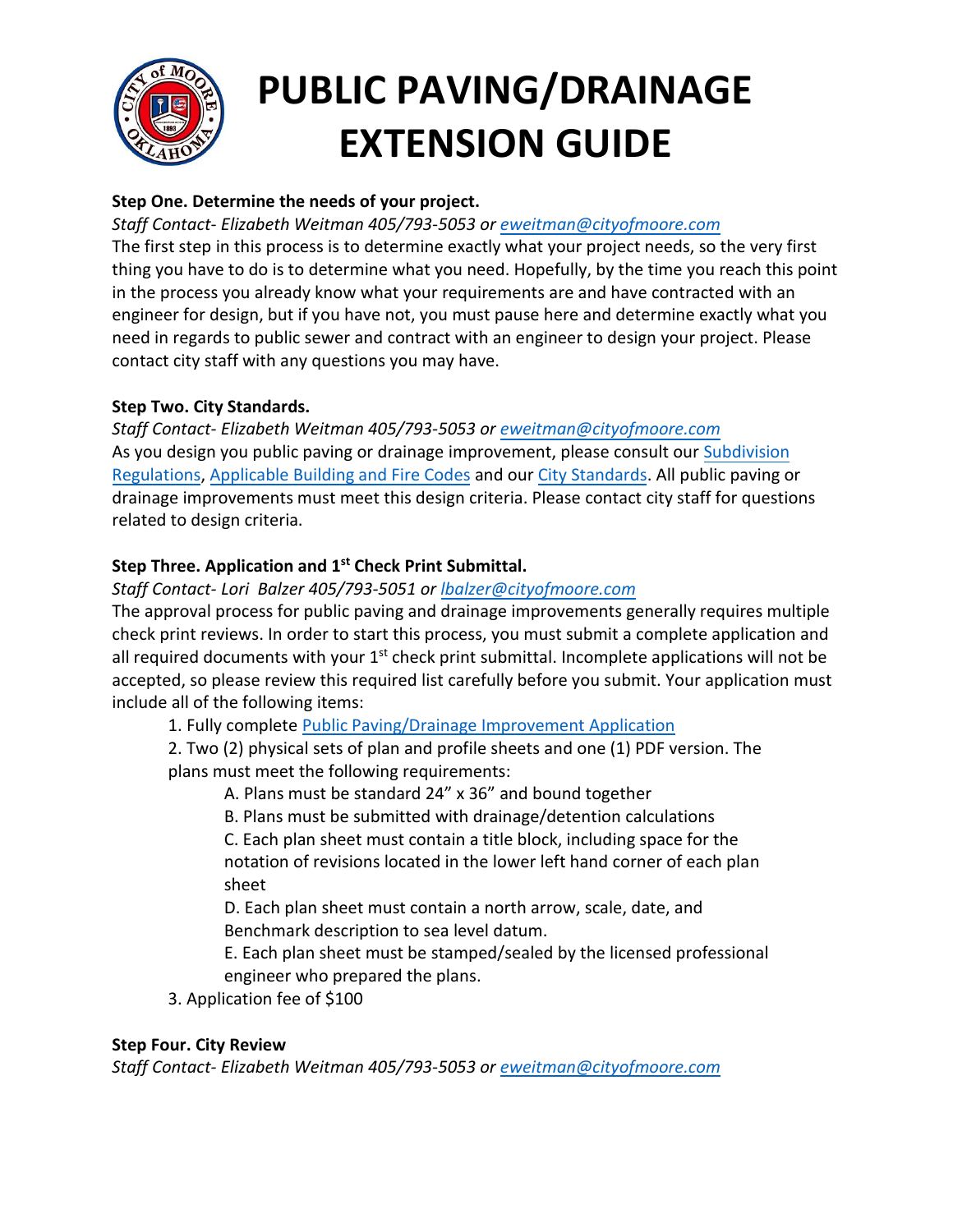Once your complete application has been submitted city staff will begin the review. The review is done by city staff and an outside engineer contracted by the city and we strive to review and return the plans in ten (10) business days. However, this process can take longer depending on work load as well as the accuracy of the submitted plans and application. Once this review is complete and all staff notes have been redlined on your plans, one set of plans will be returned to you to be revised.

## **Step Five. Revise and Resubmit.**

*Staff Contact- Lori Balzer 405/793-5051 or lbalzer[@cityofmoore.c](mailto:nkerbo@cityofmoore.com)om*

After you have received your redlined check print, you must revise your plans and resubmit them to the city to be reviewed again. Included in your resubmittal should be:

1. The redlined check print from your previous submittal

2. Two (2) copies of your new plan and profile sheets and one (1) PDF version.

3. Any hydraulic calculations that were modified by your revisions (If applicable) After reviewing your revised submittal the city will determine what step is next. One of three things could occur:

1. Revise and Resubmit- If your plan still needs revisions, city staff will inform you that you must revise and resubmit again. If this occurs, city staff will return to you your redlined check print. You then must repeat Step Five, including all of the same resubmittal requirements. You must continue to repeat this process until you receive approval.

2. Approved as Corrected- If your plan is mostly correct and only needs small revisions, the city will give you one copy of your redlined check print so that you can see what revisions need to be made to your final plan set. You must return this redlined check print with your final construction plan submittal. Proceed to Step Six.

3. Approved- If city staff determines no corrections are needed, please proceed to Step Six.

## **Step Six. Final Submittal.**

*Staff Contact- Lori Balzer 405/793-5051 or lbalzer[@cityofmoore.c](mailto:nkerbo@cityofmoore.com)om*

After your plans have been Approved or Approved as Corrected, you will then need to submit your final construction plans to the city. With this submittal you must turn in the following items:

1. Two (2) copies of your approved construction plans (Plans must meet the same requirements as all submitted plan sets from Step Three) and one (1) PDF version.

#### **Step Seven. Work Order, Fees, and Bonds.**

*Staff Contact- Lori Balzer 405/793-5051 or lbalzer[@cityofmoore.c](mailto:nkerbo@cityofmoore.com)om*

Once the City has received your final submittal and everything has been approved the Community Development Director will issue a Work Order. However, work cannot begin until you or your contractor has paid all inspection fees. Here is the fee schedule and the requirements for your bonds:

**Improvement Inspection Fees:**